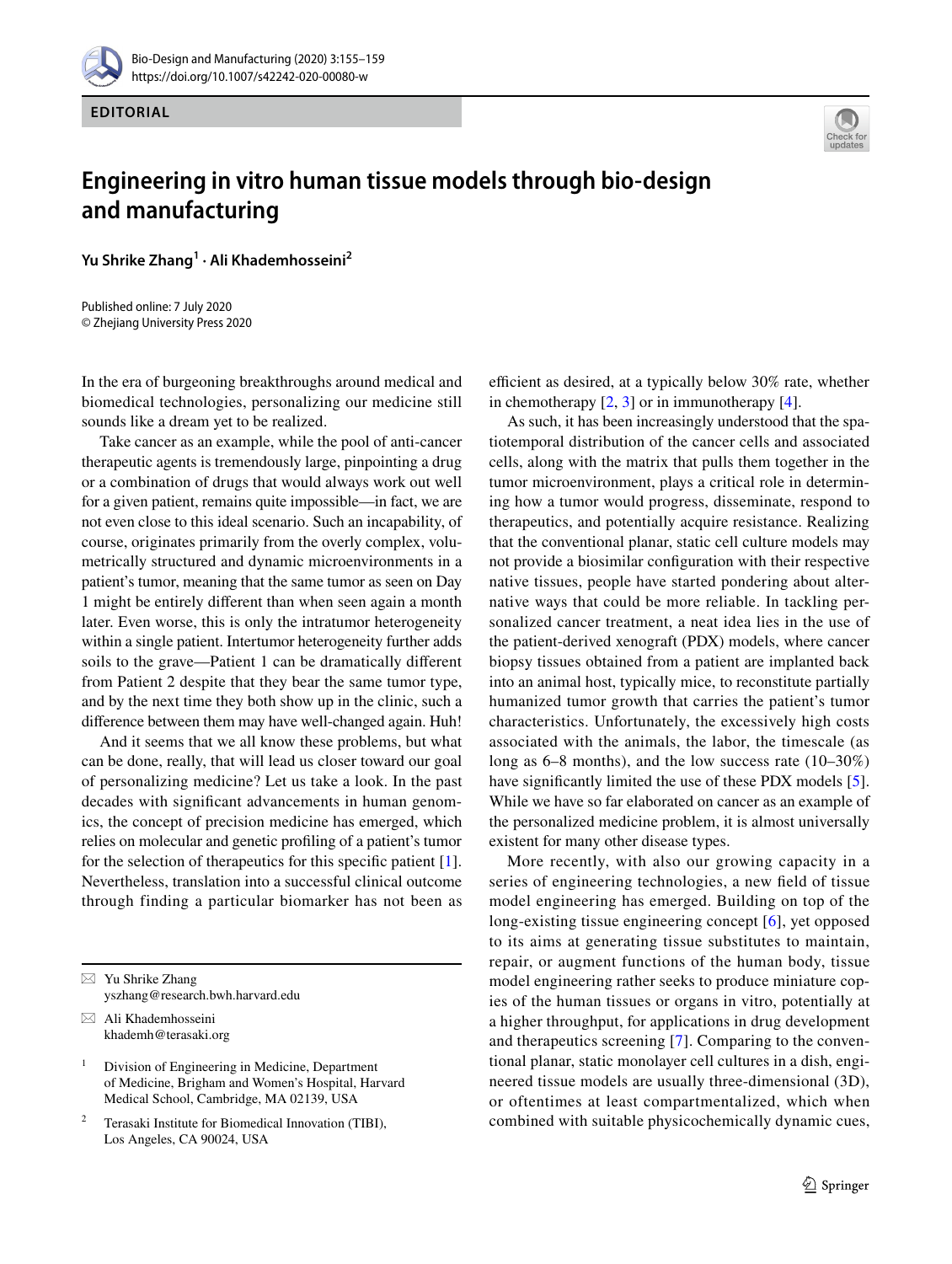would to a decent degree emulate desired human tissues in their architecture and functions. Sometimes, organ-level functionality is also possible, through meticulous biodesign and manufacturing, and reverse-engineering [[8,](#page-3-4) [9](#page-3-5)].

Among the collection of tissue model engineering strategies, those based off bioprinting and organ-on-a-chip technologies have been most popular so far (Fig. [1\)](#page-1-0).

Bioprinting refers to 3D positioning of a bioink or a combination of multiple bioinks into a structurally defned volumetric tissue construct through robotically programmed operations [[10](#page-3-6), [11](#page-3-7)]. Unlike how the tissues are fabricated before, 3D bioprinting due to its automation process enables complexity and reproducibility not quite previously possible. Such unique features of bioprinting have facilitated its adoption in tissue model engineering, with vast amount of exciting examples already pushed out into the literature, spanning across human-based models of the brain  $[12]$ , the heart  $[13]$  $[13]$  $[13]$ , the liver  $[14]$  $[14]$  $[14]$ , the kidney

<span id="page-1-0"></span>**Fig. 1** Engineering in vitro personalizable, human-based tissue models through bioprinting, organ-on-a-chip, and/or their combination. Illustration by Zixuan Wang, used with permission

[[15](#page-3-11)], the vasculature  $[16]$  $[16]$  $[16]$ , and the tumor  $[17, 18]$  $[17, 18]$  $[17, 18]$  $[17, 18]$ , among others.

On the other hand, organ-on-a-chip easily brings in the advantages of compartmentalization and dynamic physicochemical cues that are also characteristic of most human tissues, such as fuidic shear stresses, mechanical actuations, electrical signals, and circulating cells, growth factors, and cytokines [[19\]](#page-3-15). Notable examples of human tissue models engineered with the on-a-chip platforms include the breathing lung-on-a-chip [\[20\]](#page-3-16), the contracting heart-on-a-chip [[13\]](#page-3-9), the dilating/constricting blood vessel-on-a-chip  $[21]$  $[21]$ , the renal reabsorption-on-a-chip  $[15]$  $[15]$ , the peristaltic gut-ona-chip [[22\]](#page-3-18), the foreign body response-on-a-chip [[23\]](#page-3-19), and of course the tumor-on-a-chip (e.g., tumor immunotherapyon-a-chip [[24\]](#page-3-20))as well.

Interestingly, if our readers are careful enough reading through the past two paragraphs, they will perhaps notice that some literature cited have overlapped [\[13,](#page-3-9) [15\]](#page-3-11). Indeed,

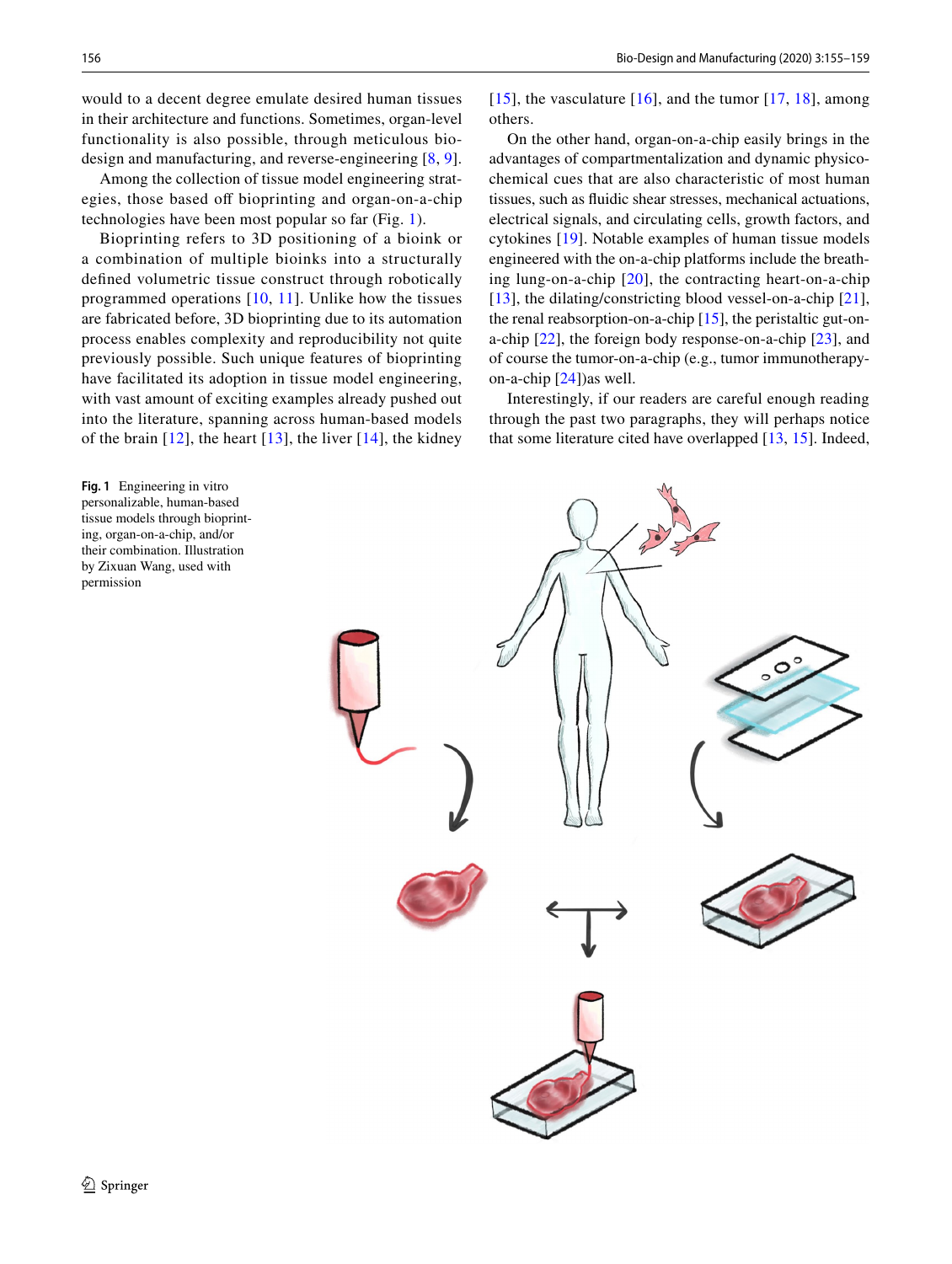the two technologies are not entirely separate but are quite connected, and most frequently complementary to each other, provoking us to truly think about their potential combinations, i.e., bioprinting of a volumetric and structurally complex tissue model directly into a chip device [\[15\]](#page-3-11) or post-loaded [\[13](#page-3-9)], where the chip further provides the additional compartmentalization and physicochemical cues needed for functional maturation and/or maintenance [\[25](#page-3-21)]. Other considerations include biosensor integration to make in-line, continual, and non-invasive monitoring of microtissue behaviors and responses possible [\[26](#page-3-22)], as well as multiorgan integration to allow for investigations into intertissue interactions and simultaneous examination of efficacy and side toxicity [[27](#page-3-23)]. These all-human, precisely engineered, volumetric, dynamic, and personalizable systems will hopefully one day help us achieve true precision/personalized medicine [[28\]](#page-3-24).

To this end, we have put up together an exciting Special Issue on the topic of "in vitro tissue models", emphasizing the bio-design and manufacturing aspects involved in engineering a range of tissue model types. We begin with an Editorial by He et al. [[29](#page-3-25)] furthering the discussions about the rationale behind choosing 3D bioprinting for the fabrication of in vitro tissue models toward utilization in drug screening. The editorial outlines, through a comic-style presentation, the dilemmas of current drug screening, advantages of in vitro 3D models, as well as diferent bioprinting strategies and classifcation of these models, ending by projecting key challenges and key attributes.

A collection of Research Articles then ensues. Ma et al. [\[30](#page-3-26)] focuses on the bioprinting of the central nervous system using hyaluronic acid, the most abundant brain extracellular matrix component, as the main component of the bioink. The effect of the bioink formulation as well as bioprinting conditions was optimized for encapsulation of the glial cells, laying down a foundation for future modeling of brain lesions such as glioblastoma. Xie et al. [\[31\]](#page-3-27) proposes a novel tumor array chip system featuring a 'layered cake' structure, where hydrogel droplet-encapsulated breast tumor cells were automatically deposited on a substrate with electrohydrodynamic 3D bioprinting, achieving higher-throughput drug screening. The third article by Sharifi et al. [[32\]](#page-3-28) presents a new dual chamber-on-a-chip platform to study hepatocellular carcinoma metastasis and treatment. One of the chambers was used as the primary hepatocellular carcinoma tissue, whereas the second was designated as the bone metastatic site; an interesting observation, i.e., the mineral-dependent seeding of the metastatic hepatocellular carcinoma cells in the bone-mimetic chamber, was made. The platform was subsequently applied toward examining the efects of a phytochemical anti-cancer drug thymoquinone, in both free form and nanoparticulate form, on inhibiting the metastasis process.

The Special Issue fnally gathers fve excellent reviews scattered across a few diferent important areas of in vitro tissue model engineering. Thakor et al. [[33\]](#page-3-29) cover the application of hydrogels as the biomaterials to engineer 3D tissue models utilizing brain tumor cells, via microscale biomanufacturing technologies such as electrospinning and bioprinting. Therapeutic potentials of hydrogels toward brain tumor were also briefy mentioned. In a related way, the next review by Ma et al. [[34\]](#page-3-30) expands on how 3D bioprinting in particular may be taken advantages of in the construction of in vitro tumor models, focusing on the bioprinting strategies and bioink designs with a subsequent illustration of currently reported bioprinted tumor models. The third review by Zubizarreta et al. [[35\]](#page-4-0) elaborates on a fairly new topic of the feld, i.e., the bioengineering of the female reproductive system. Given the growing concerns over the female reproductive health and fertility, there is an ever-increasing demand to develop representative, effective, and efficient in vitro human-based models for studying this uniquely important yet largely overlooked system, for which the recent advances have been covered in the review. Li et al. [[36\]](#page-4-1) then follow by discussing methods of using the cost-efective paper-based biomaterials for the fabrication of in vitro tissue models, to enable convenient, disposable, and rapid means suitable for drug screening, potentially at the bedside using patientderived materials. Lastly, we further tune the topic to biosensing integration into organ-on-a-chip systems, where Yang et al. [[37](#page-4-2)] specifically summarize imaging-based bioanalysis of heart-on-a-chip models through built-in photonic crystal-enabled optical sensors.

Ultimately, these examples only highlight the large body of work that is being done in the engineering of in vitro human tissue models. It is hoped that this Special Issue will serve as a collection of research and views from diferent angles, to spur further endeavors across disciplines that are aimed toward advancing this young feld that nonetheless, will likely change how personalized medicine is practiced in the future.

## **References**

- <span id="page-2-0"></span>1. Van't Veer LJ, Bernards R (2008) Enabling personalized cancer medicine through analysis of gene-expression patterns. Nature 452(7187):564–570
- <span id="page-2-1"></span>2. Cunningham D, Humblet Y, Siena S, Khayat D, Bleiberg H, Santoro A, Bets D, Mueser M, Harstrick A, Verslype C (2004) Cetuximab monotherapy and cetuximab plus irinotecan in irinotecan-refractory metastatic colorectal cancer. New Engl J Med 351(4):337–345
- <span id="page-2-2"></span>3. Van Cutsem E, Peeters M, Siena S, Humblet Y, Hendlisz A, Neyns B, Canon J-L, Van Laethem J-L, Maurel J, Richardson G (2007) Open-label phase III trial of panitumumab plus best supportive care compared with best supportive care alone in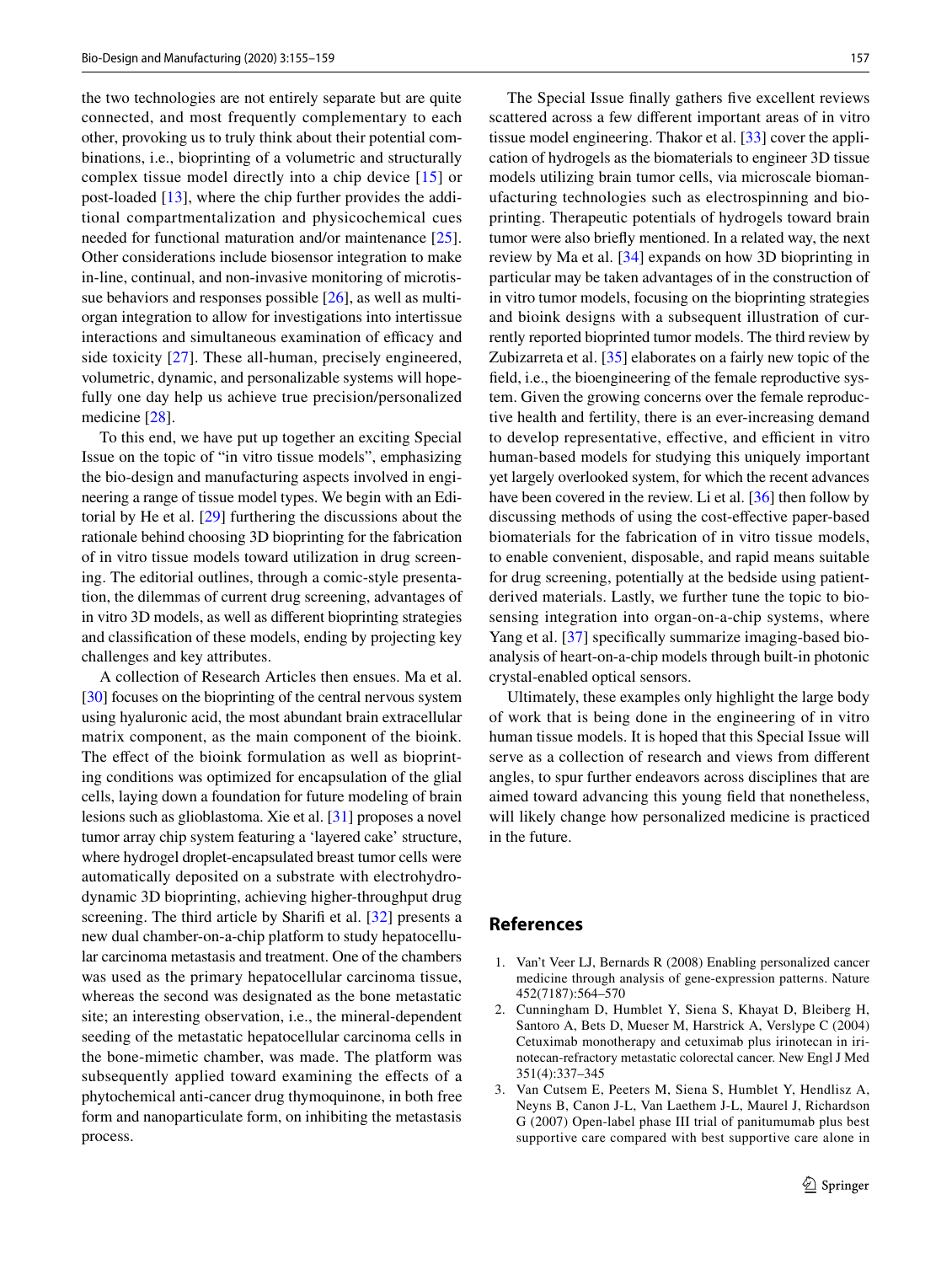patients with chemotherapy-refractory metastatic colorectal cancer. J Clin Oncol 25(13):1658–1664

- <span id="page-3-0"></span>4. Dirix L, Takacs I, Nikolinakos P, Jerusalem G, Arkenau H, Hamilton E, Von Heydebreck A, Grote H, Chin K, Lippman M (2016) Abstract S1-04: Avelumab (MSB0010718C), an anti-PD-L1 antibody, in patients with locally advanced or metastatic breast cancer: a phase Ib JAVELIN solid tumor trial. In: AACR
- <span id="page-3-1"></span>5. Byrne AT, Alferez DG, Amant F, Annibali D, Arribas J, Biankin AV, Bruna A, Budinska E, Caldas C, Chang DK, Clarke RB, Clevers H, Coukos G, Dangles-Marie V, Eckhardt SG, Gonzalez-Suarez E, Hermans E, Hidalgo M, Jarzabek MA, de Jong S, Jonkers J, Kemper K, Lanfrancone L, Maelandsmo GM, Marangoni E, Marine J-C, Medico E, Norum JH, Palmer HG, Peeper DS, Pelicci PG, Piris-Gimenez A, Roman-Roman S, Rueda OM, Seoane J, Serra V, Soucek L, Vanhecke D, Villanueva A, Vinolo E, Bertotti A, Trusolino L (2017) Interrogating open issues in cancer precision medicine with patient-derived xenografts. Nat Rev Cancer 17(4):254
- <span id="page-3-2"></span>6. Langer R, Vacanti JP (1993) Tissue engineering. Science 260(5110):920–926
- <span id="page-3-3"></span>7. Moroni L, Burdick JA, Highley C, Lee SJ, Morimoto Y, Takeuchi S, Yoo JJ (2018) Biofabrication strategies for 3D in vitro models and regenerative medicine. Nat Rev Mater 3(5):21–37
- <span id="page-3-4"></span>8. Bhatia SN, Ingber DE (2014) Microfuidic organs-on-chips. Nat Biotechnol 32(8):760–772
- <span id="page-3-5"></span>9. Ingber DE (2016) Reverse engineering human pathophysiology with organs-on-chips. Cell 164(6):1105–1109
- <span id="page-3-6"></span>10. Malda J, Visser J, Melchels FP, Jüngst T, Hennink WE, Dhert WJA, Groll J, Hutmacher DW (2013) 25th anniversary article: engineering hydrogels for biofabrication. Adv Mater 25(36):5011–5028
- <span id="page-3-7"></span>11. Zhang YS, Khademhosseini A (2017) Advances in engineering hydrogels. Science 356(6337):eaaf3627
- <span id="page-3-8"></span>12. Heinrich MA, Bansal R, Lammers T, Zhang YS, Schiffelers RM, Prakash J (2019) 3D-bioprinted mini-brain: a glioblastoma model to study cellular interactions and therapeutics. Adv Mater 15:1805510
- <span id="page-3-9"></span>13. Zhang YS, Arneri A, Bersini S, Shin S-R, Zhu K, Malekabadi ZG, Aleman J, Colosi C, Busignani F, Dell'Erba V, Bishop C, Shupe T, Demarchi D, Moretti M, Rasponi M, Dokmeci MR, Atala A, Khademhosseini A (2016) Bioprinting 3D microfbrous scafolds for engineering endothelialized myocardium and heart-on-a-chip. Biomaterials 110:45–59
- <span id="page-3-10"></span>14. Ma X, Qu X, Zhu W, Li Y-S, Yuan S, Zhang H, Liu J, Wang P, Lai CSE, Zanella F, Feng G-S, Sheikh F, Chien S, Chen S (2016) Deterministically patterned biomimetic human iPSC-derived hepatic model via rapid 3D bioprinting. Proct Natl Acad Sci USA 113(8):2206–2211
- <span id="page-3-11"></span>15. Lin NYC, Homan KA, Robinson SS, Kolesky DB, Duarte N, Moisan A, Lewis JA (2019) Renal reabsorption in 3D vascularized proximal tubule models. Proct Natl Acad Sci USA 116(12):5399–5404
- <span id="page-3-12"></span>16. Zhang YS, Davoudi F, Walch P, Manbachi A, Luo X, Dell'Erba V, Miri AK, Albadawi H, Arneri A, Li X, Wang X, Dokmeci MR, Khademhosseini A, Oklu R (2016) Bioprinted thrombosis-on-achip. Lab Chip 16:4097–4105
- <span id="page-3-13"></span>17. Cao X, Ashfaq R, Cheng F, Maharjan S, Li J, Ying G, Hassan S, Xiao H, Yue K, Zhang YS (2019) A tumor-on-a-chip system with bioprinted blood and lymphatic vessel pair. Adv Funct Mater 29(31):1807173
- <span id="page-3-14"></span>18. Zhang YS, Duchamp M, Oklu R, Ellisen LW, Langer R, Khademhosseini A (2016) Bioprinting the cancer microenvironment. ACS Biomater Sci Eng 2(10):1710–1721
- <span id="page-3-15"></span>19. Zhang B, Korolj A, Lai BFL, Radisic M (2018) Advances in organ-on-a-chip engineering. Nat Rev Mater 3(8):257–278
- <span id="page-3-16"></span>20. Huh D, Matthews BD, Mammoto A, Montoya-Zavala M, Hsin HY, Ingber DE (2010) Reconstituting organ-level lung functions on a chip. Science 328(5986):1662–1668
- <span id="page-3-17"></span>21. Ribas J, Zhang YS, Pitrez PR, Leijten J, Miscuglio M, Rouwkema J, Dokmeci MR, Nissan X, Ferreira L, Khademhosseini A (2017) Biomechanical strain exacerbates infammation on a progeria-on-a-chip model. Small 13(15):1603737
- <span id="page-3-18"></span>22. Kim HJ, Huh D, Hamilton G, Ingber DE (2012) Human gut-ona-chip inhabited by microbial fora that experiences intestinal peristalsis-like motions and fow. Lab Chip 12(12):2165–2174
- <span id="page-3-19"></span>23. Sharif F, Htwe SS, Righi M, Liu H, Pietralunga A, Yesil-Celiktas O, Maharjan S, Cha B-H, Shin SR, Dokmeci MR, Vrana NE, Ghaemmaghami AM, Khademhosseini A, Zhang YS (2019) A foreign body response-on-a-chip platform. Adv Healthcare Mater 8(4):1801425
- <span id="page-3-20"></span>24. Aref AR, Campisi M, Ivanova E, Portell A, Larios D, Piel BP, Mathur N, Zhou C, Coakley RV, Bartels A, Bowden M, Herbert Z, Hill S, Gilhooley S, Carter J, Cañadas I, Thai TC, Kitajima S, Chiono V, Paweletz CP, Barbie DA, Kamm RD, Jenkins RW (2018) 3D microfuidic ex vivo culture of organotypic tumor spheroids to model immune checkpoint blockade. Lab Chip 18(20):3129–3143
- <span id="page-3-21"></span>25. Parrish J, Lim K, Zhang B, Radisic M, Woodfeld TBF (2019) New frontiers for biofabrication and bioreactor design in microphysiological system development. Trends Biotechnol 37(12):1327–1343
- <span id="page-3-22"></span>26. Zhang YS, Aleman J, Shin SR, Kilic T, Kim D, Shaegh SAM, Massa S, Riahi R, Chae S-K, Hu N, Avci H, Zhang W, Silvestri A, Manbohi A, Polini A, Calzone G, Shaikh N, Sanati A, Alerasool P, Bhise NS, Budina E, Pourmand A, Skardal A, Shupe T, Bishop C, Dokmeci MR, Atala A, Khademhosseini A (2017) Multi-sensor-integrated organs-on-chips platform for automated and continual in situ monitoring of organoid behaviors. Proc Natl Acad Sci USA 114(12):E2293–E2302
- <span id="page-3-23"></span>27. McAleer CW, Long CJ, Elbrecht D, Sasserath T, Bridges LR, Rumsey JW, Martin C, Schnepper M, Wang Y, Schuler F, Roth AB, Funk C, Shuler ML, Hickman JJ (2019) Multi-organ system for the evaluation of efficacy and off-target toxicity of anticancer therapeutics. Sci Transl Med 11(497):eaav1386
- <span id="page-3-24"></span>28. Zhang YS (2019) The ultimate in personalized medicine: your body on a chip. In: IEEE spectrum, IEEE
- <span id="page-3-25"></span>29. He Y, Nie J, Xie M, Gao Q (2020) Why choose 3D bioprinting? Part III: printing in vitro 3D models for drug screening. Bio-Des Manuf 3(3).<https://doi.org/10.1007/s42242-020-00067-7>
- <span id="page-3-26"></span>30. Ma L, Li Y, Wu Y, Yu M, Azazmi A, Gao L, Xue Q, Luo Y, Zhou H, Zhang B, Yang H (2020) 3D-bioprinted hyaluronic acid based cell-laden scafold for brain microenvironment simulation. Bio-Des Manuf 3(3). [https://doi.org/10.1007/s42242-020-](https://doi.org/10.1007/s42242-020-00076-6) [00076-6](https://doi.org/10.1007/s42242-020-00076-6)
- <span id="page-3-27"></span>31. Xie M, Gao Q, Fu J, Chen Z, He Y (2020) Bioprinting of novel 3D tumor array chip for drug screening. Bio-Des Manuf 3(3). <https://doi.org/10.1007/s42242-020-00078-4>
- <span id="page-3-28"></span>32. Sharif F, Ozlem Y-C, Kazan A, Maharjan S, Saghazadeh S, Firoozbakhsh K, Firoozabadi B (2020) A hepatocellular carcinoma-bone metastasis-on-a-chip model for studying thymoquinone-loaded anti-cancer nanoparticles. Bio-Des Manuf 3(3). <https://doi.org/10.1007/s42242-020-00074-8>
- <span id="page-3-29"></span>33. Thakor J, Ahadian S, Niakan A, Banton E, Nasrollahi F, Hasani-Sadrabadi MM, Khademhosseini A (2020) Engineered hydrogels for brain tumor culture and therapy. Bio-Des Manuf 3(3). <https://doi.org/10.1007/s42242-020-00084-6>
- <span id="page-3-30"></span>34. Ma L, Li Y, Wu Y, Aazmi A, Zhang B, Zhou H, Yang H (2020) The construction of in vitro tumor models based on 3D bioprinting. Bio-Des Manuf 3(3). [https://doi.org/10.1007/s42242-020-](https://doi.org/10.1007/s42242-020-00068-6) [00068-6](https://doi.org/10.1007/s42242-020-00068-6)